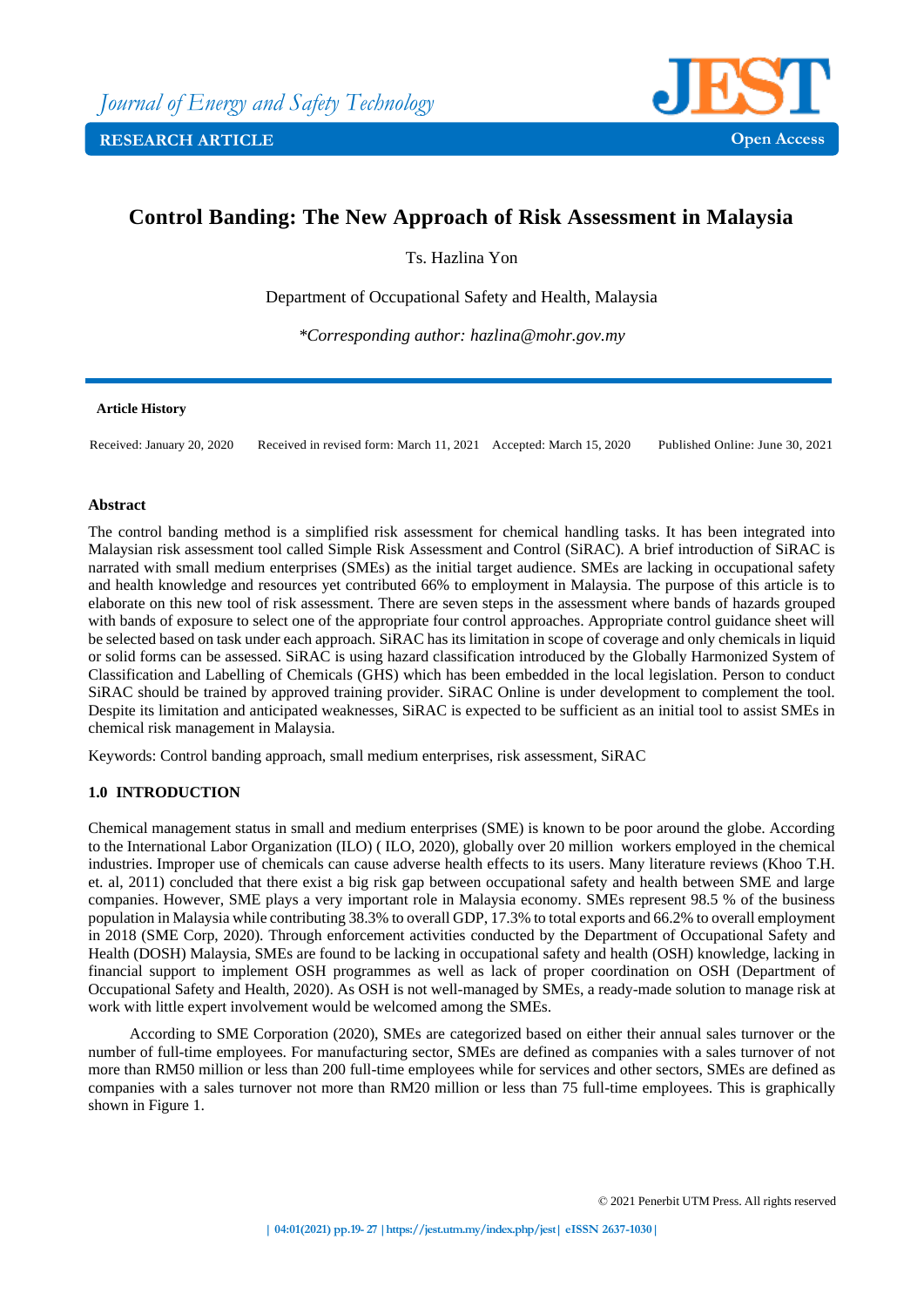#### **Hazlina Yon / JEST – Journal of Energy and Safety Technology. vol. 4, no.1 (2021): 19-27**



**Figure 1**: Graphical definition of small medium enterprises (SME Corp, 2020)

Further statistics from the ILO, estimates that yearly there is around 2.3 million men and women around the world succumb to work-related accidents and diseases; and these accidents and diseases increased annually (ILO, 2020). The most death among workers are due to work-related diseases with diseases due to hazardous substsance estimated to render 651, 279 deaths per year. For employers in SMEs, compliance to legislations is still lacking and it is not an easy task for them. Tools have been developed in various countries to support the SMEs in their compliance. One of the tools developed is control banding. Control banding is a simplified qualitative risk assessment system for chemical handling tasks. It encompasses of categories of hazards and categories of exposure potential to evaluate a risk. The risk estimated will subsequently be used to recommend levels of controls ((Zalk DM & Nelson DI, 2008).

The objective of Control banding (CB) in the world was originally started by pharmaceutical industry in the late 1980's to enable users to work safely with new chemicals which has little information or no toxicity information (Zalk et. al., 2008). The new chemicals were then classified into bands based on other studied materials' toxicity and anticipated safe work practices, taking into consideration exposure assessments. For nanomaterials which do not have any toxicological and exposure data, application of CB has become popular recently and is very useful for estimation of risk.

According to Zalk et. al (2008), CB tool furnish simplified solutions for controlling worker exposures to contaminants found at the workplace. Modern CB models were then developed for non-experts to provide hazard and exposure potential information. As a result, control approach and recommendations will be given to the non-experts to assist in workplace improvement. Traditional industrial hygiene method of monitoring is made easier with the introduction of CB. CB has been applied in SMEs within developing countries since its inception and while large enterprises integrate it within their chemical safety programmes. CB may be a useful strategy for assessing and controlling occupational hazards associated with chemical exposures at the workplace for those chemicals which do not have occupational exposure limits.

CB is increasingly applied globally especially after the United Kingdom incorporated CB into its legislation i.e. The Control of Substances Hazardous to Health (COSHH). The United Kingdom Health and Safety Executive (HSE) later on developed the CB approach to workplace risk management called COSHH Essentials which is also available online (Health and Safety Executive, 2020). CB has also been recognized internationally by the ILO through its collaboration with the World Health Organisation (WHO), the United Nations Environment Programme (UNEP) and the International Programmes on Chemical Safety (IPCS) (Zalk et. al, 2008). The collaboration resulted in a development of the ILO Chemical Control Toolkit which is based on COSHH Essentials, intended for use internationally and can be accessed on the ILO website (Alli, 2008). On the other hand, Stoffenmanager was one of such CB tools which was first launched in 2002 and has been approved by the Dutch Labor Inspectorates as a validated reliable tool to assess both inhalation and dermal risks (Marquart H, et. al, 2008).

CB in Malaysia started as early as 2009 when a group of DOSH officers attended a workshop on CB held in Kuala Lumpur by a consultant. Ever since then, the Malaysian government through the DOSH tried to review thoroughly the risk assessment method available and make a comparison between all the available CB models. DOSH started to draft the method called Simple Risk Assessment and Control (SiRAC) in 2009 by benchmarking both COSHH Essentials version at that time and the Stoffenmanager. Finally, a pilot study was conducted in 2009 to test the CB approach developed. The tool developed was piloted at few workplaces among states DOSH officers as well as among the industries. Training were also given to selected personnel on the checklist developed to test its applicability and usability. The development of SiRAC in Malaysia is shown in Figure 2.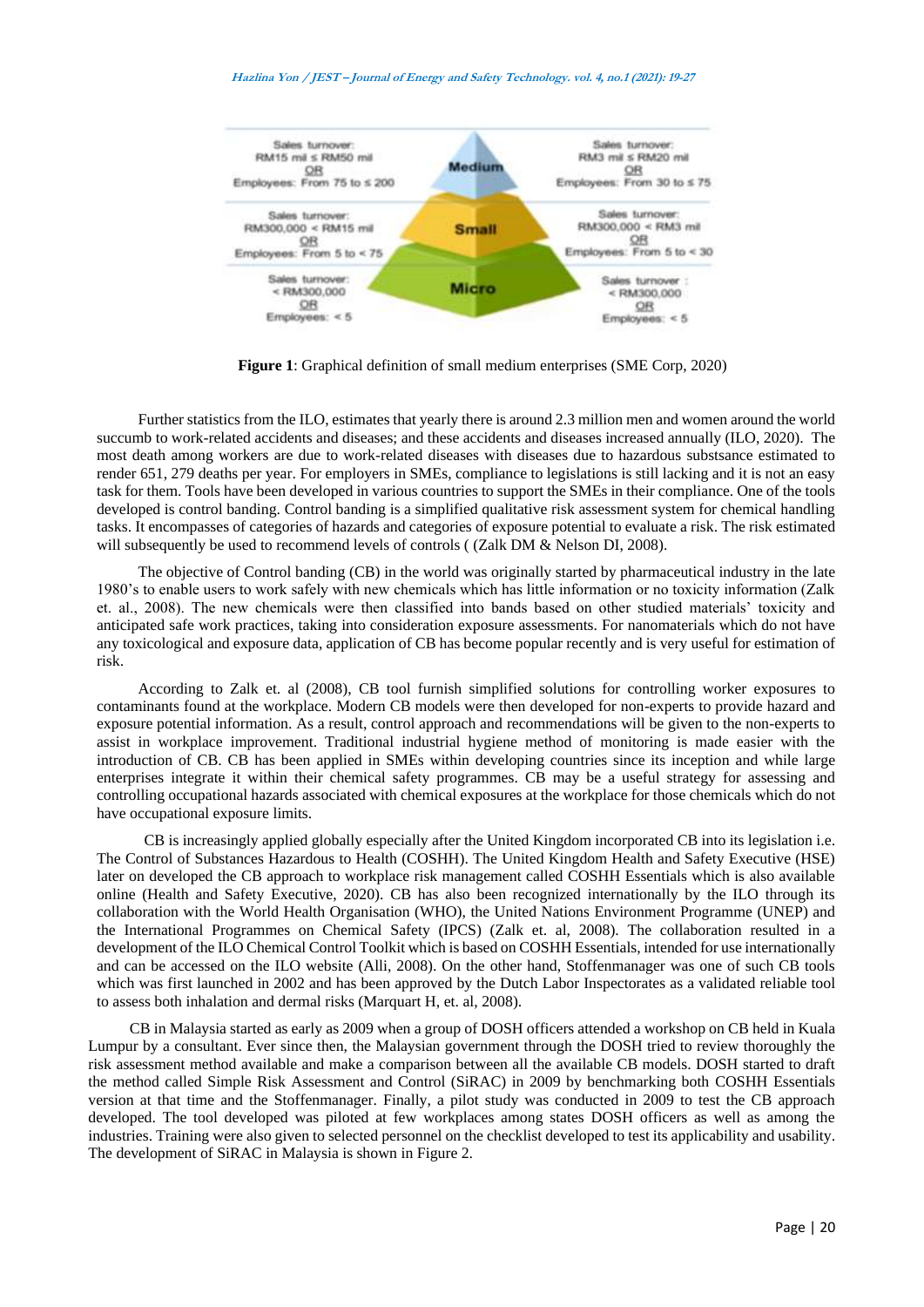

**Figure 2**. Development of SiRAC Malaysia

## **2.0 MATERIAL AND METHODS**

# **2.1 Research Aims and Objectives**

This research aims to contribute an added knowledge to the occupational safety and health practitioners, DOSH officers, academia and the public at large about the evolution of CB and the integration of CB in SiRAC in Malaysia. The SiRAC tool was launched in September 2019 after almost ten years since the initial drafting started. The long awaited tool had to go through the twists and turns of changes of hazards classification from the European Union (EU) classification in the Classification, Packaging and Labelling Regulations 1997 to the Globally Harmonised Systems (GHS) classification embedded in the existing regulations i.e. Classification, Labelling and Safety Data Sheets of Hazardous Chemicals (CLASS) Regulations which was gazetted in 2013. The SiRAC tool has been developed to provide practical guidance and advice for compliance to employer's duties under Section 15 (1) and Section 15(2) of Occupational Safety and Health Act 1994 and for compliance with the duty of employers to conduct chemical health risk assessment under provision 9 of the Use and Standard of Exposure of Chemicals Hazardous to Health (USECHH) Regulations 2000 (Department of Occupational Safety and Health Malaysia, 2019). SiRAC is different from the COSHH Essentials in its scope of coverage due to differences of legislations in the United Kingdom and Malaysia. Chemicals such as pesticides, veterinary medicines, lead, asbestos, and environmental effects of hazardous substances are not covered by the COSHH Essentials. In summary, COSHH does not cover chemicals which are already covered by other separate legislations.

## **2.2 What is SiRAC?**

SiRAC is an alternative tool for conducting a chemical health risk assessment. It is a simplified methodology involving a process of grouping workplace risks into control bands based on combination of hazards and exposure information. It is adopting the "CB" approach where "bands" of hazards are combined with "bands" of exposure potential. The COSHH Essentials and the ILO Toolkit were initially developed for the SMEs. Similarly, in Malaysia, the target audiences are SMEs; as they are the vulnerable group lacking of resources to comply to legal provisions and SiRAC fits well as a simple assessment tool which does not require expert involvement. Unlike the USECHH regulation which applies to a wide range of chemicals hazardous to health, SiRAC method only applies to chemicals hazardous to health in the solid and liquid forms which are supplied for use at the workplace. These supplied chemicals are also regulated under the CLASS Regulations 2013 where they should be supplied with proper labels and safety data sheets (SDS). This Malaysian tool however, has its limitations. SiRAC is not applicable to the following chemicals even though they are covered under the USECHH Regulation. The chemicals or process are:

- (1) Chemical classified as carcinogenicity category 1, mutagenicity category 1 or respiratory sensitization category 1 under CLASS Regulations;
- (2) Process generated dusts and fumes (e.g. wood dusts, fume released from molten metal);
- (3) Naturally occurring hazards such as organic dust, e.g. grain dust, cotton dust and paddy husk dust;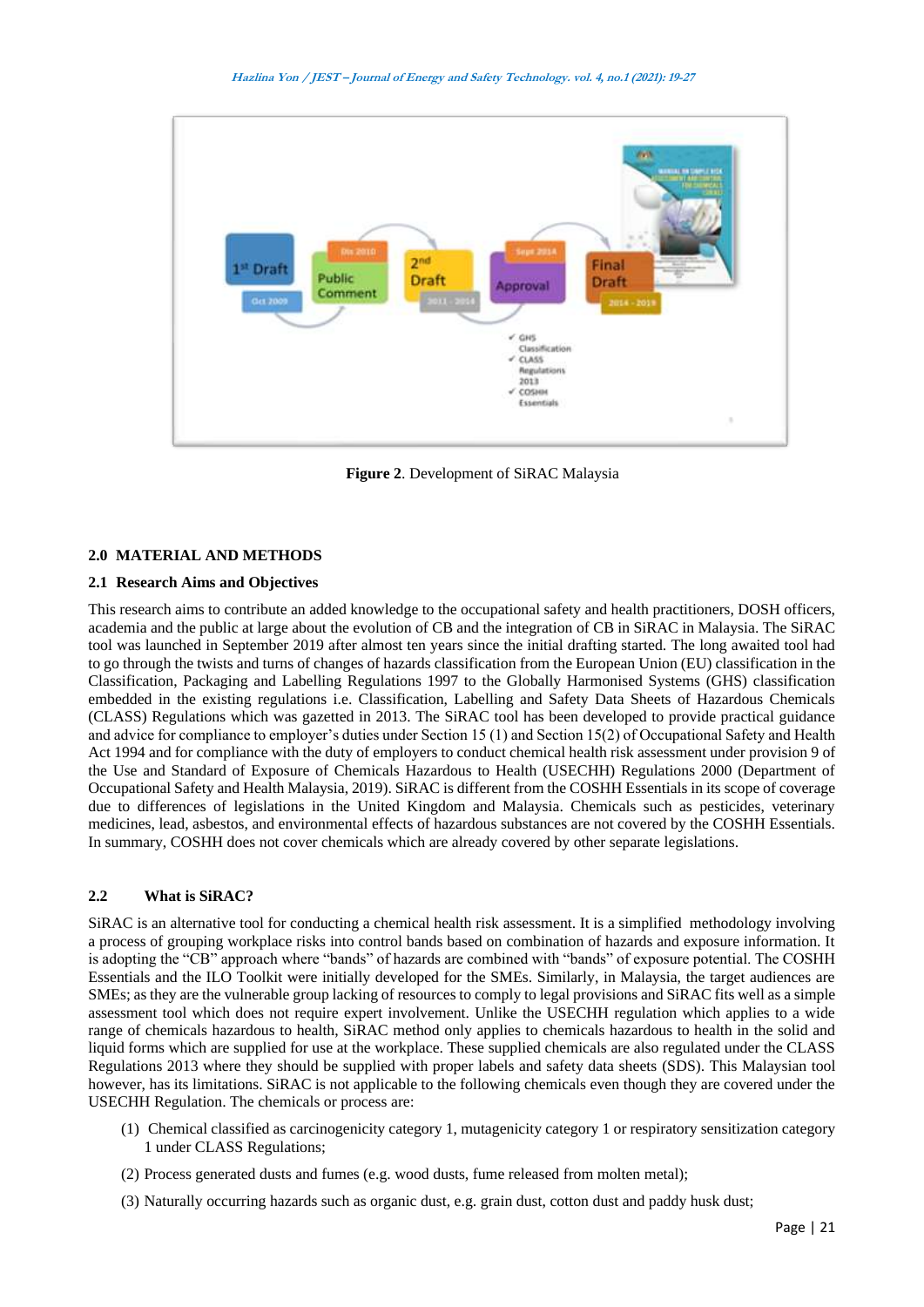- (4) Gases, such as. hydrogen sulphide, ammonia, etc.; and
- (5) Scheduled waste as listed in the First Schedule under the Environmental Quality (Scheduled Wastes) Regulations 2005

The two most significant routes which are covered under SiRAC are inhalation and dermal while less significant routes such as ingestion and injection will not be covered in the assessment.

## **2.3 Steps In Conducting Assessment**

Steps in conducting SiRAC assessment diferred from the full CHRA. Information required for the assessment are hazard classifications of chemicals and its hazard statement (H-code), physical forms of the chemicals, boiling point or vapour pressure for liquid, operating temperature of chemicals, total quantity of chemicasl used and the total duration of exposure to the chemicals. The assessment requires users who are the employers of the SMEs or any workplace to complete the seven steps that culminate in the identification of the task-specific controls (Figure 3).



**Figure 3**: The seven steps of SiRAC (Department of Occupational Safety and Health Malaysia, 2019).

There are seven steps in conducting the assessment. During the first step of gathering information, the assessor can obtain information about the chemicals, task and processes involved from various sources such as workplace chemical register, SDS, label, plant manual, plant layout, process flow and the number of personnel involved in the tasks involving chemicals. Hazard classification and relevant hazards statements can be obtained from the SDS. The hazards classifications as regulated under the OSH CLASS Regulations 2013 are based on the Globally Harmonised System of Classification and Labelling of Chemicals Third Revised Edition 2009 (Department of Occupational Safety and Health Malaysia, 2014), provides the hazard indication corresponding to the categories of hazards by using hazards statements, hazards pictogram, precautionary statements and hazard codes (H-code). Table 1 and Table 2 represents the corresponding hazard bands or groups with H-code to be used by assessor for reference during assessment.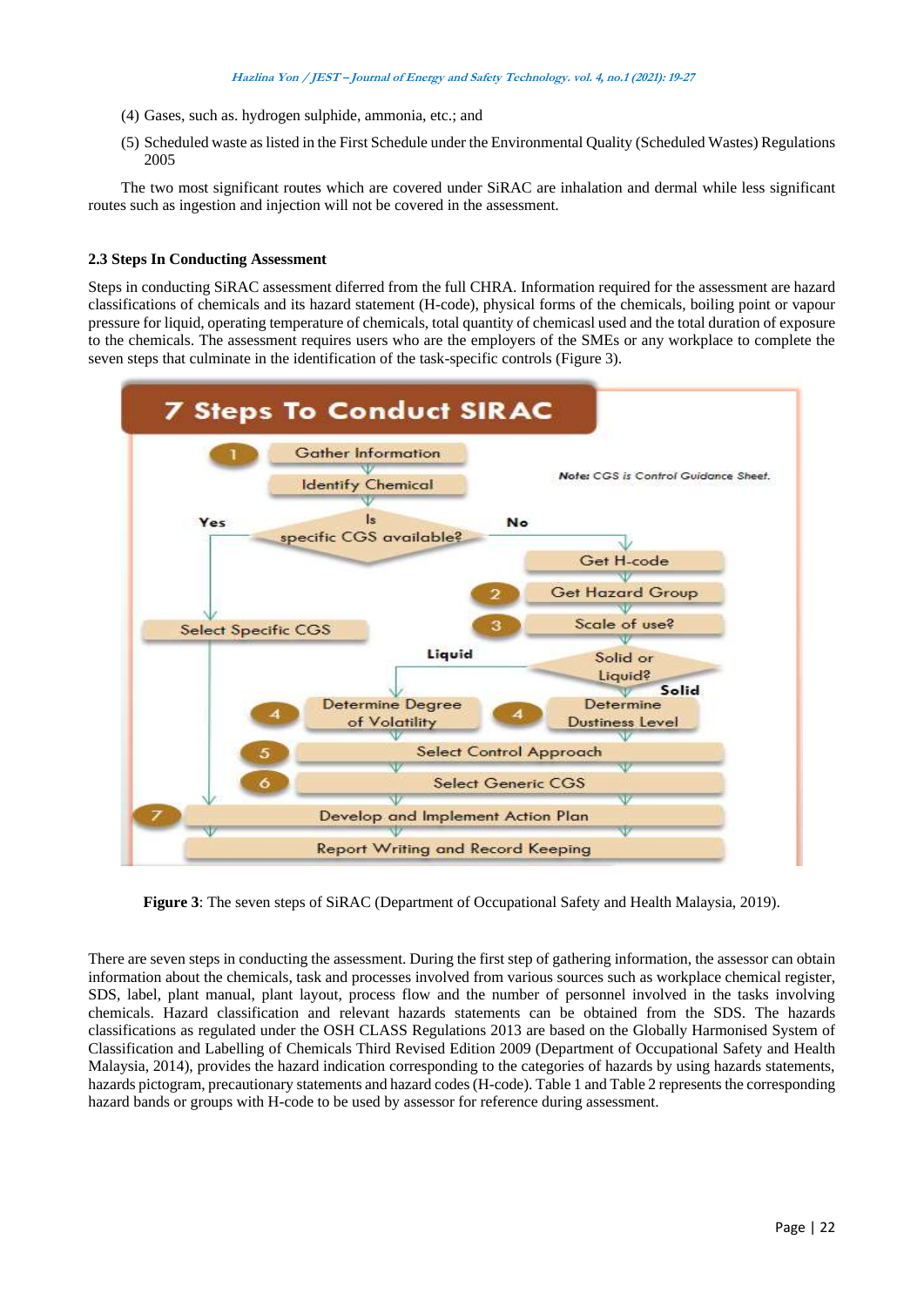## **Hazlina Yon / JEST – Journal of Energy and Safety Technology. vol. 4, no.1 (2021): 19-27**

| <b>Hazard Group</b> | <b>Hazard Class</b>                                                                                                                               | H-code                                             |
|---------------------|---------------------------------------------------------------------------------------------------------------------------------------------------|----------------------------------------------------|
| Group A             | Specific target organ - single exposure category 3 (narcotic<br>effect)                                                                           | H336                                               |
|                     | Hazard classes not listed under Groups B, C or D                                                                                                  | all H-numbers not listed under Groups              |
|                     | <b>(EXCLUDE</b> respiratory sensitisation category 1, germ cell<br>mutagenicity category 1, carcinogenicity 1, carcinogenicity 1<br>(inhalation)) | B, C and D<br>(EXCLUDE H334, H340, H350,<br>H350i) |
| Group B             | Acute toxicity (inhalation) category 4                                                                                                            | H332                                               |
|                     | Acute toxicity (oral and inhalation) category 4                                                                                                   | H302+H332                                          |
|                     | Acute toxicity (dermal and inhalation) category 4                                                                                                 | H312+H332                                          |
|                     | Acute toxicity (oral, dermal and inhalation) category 4                                                                                           | H302+H312+H332                                     |
| Group C             | Acute toxicity (inhalation) category 2                                                                                                            | H330                                               |
|                     | Acute toxicity (inhalation) category3                                                                                                             | H331                                               |
|                     | Specific target organ - single exposure category 2                                                                                                | H371                                               |
|                     | Specific target organ – repeated exposure category 1                                                                                              | H372                                               |
|                     | Acute toxicity (oral and inhalation) category 3                                                                                                   | $H301 + H331$                                      |
|                     | Acute toxicity (dermal and inhalation) category 3                                                                                                 | H311+H331                                          |
|                     | Acute toxicity (oral, dermal and inhalation) category 3                                                                                           | H301+H311+H331                                     |
|                     | Reproductive toxicity category 2                                                                                                                  | H361f                                              |
|                     | Reproductive toxicity category 2                                                                                                                  | H361d                                              |
|                     | Reproductive toxicity category 2                                                                                                                  | H361                                               |
|                     | Specific target organ – repeated exposure category 2                                                                                              | H373                                               |
|                     | Specific target organ $-$ single exposure category 3 (respiratory<br>irritation)                                                                  | H335                                               |
| Group D             | Acute toxicity (inhalation) category 1                                                                                                            | H330                                               |
|                     | Carcinogenicity category 2                                                                                                                        | H351                                               |
|                     | Reproductive toxicity category 1                                                                                                                  | H <sub>360</sub>                                   |
|                     | Reproductive toxicity category 1A                                                                                                                 | <b>H360F</b>                                       |
|                     | Reproductive toxicity category 1A                                                                                                                 | <b>H360D</b>                                       |
|                     | Reproductive toxicity category 1A                                                                                                                 | <b>H360FD</b>                                      |
|                     | Effect on or via lactation                                                                                                                        | H362                                               |
|                     | Specific target organ $-$ single exposure category 1                                                                                              | H370                                               |
|                     | Acute toxicity (oral) category 1<br>Acute toxicity (inhalation) category 1                                                                        | H300+H330                                          |
|                     | Acute toxicity (dermal) category 1<br>Acute toxicity (inhalation) category 1                                                                      | H310+H330                                          |
|                     | Acute toxicity (oral) category 1<br>Acute toxicity (dermal) category 1<br>Acute toxicity (inhalation) category 1                                  | H300+H310+H330                                     |
|                     | Germ cell mutagenicity category 2                                                                                                                 | H341                                               |
|                     |                                                                                                                                                   |                                                    |

# **Table 1** Corresponding Hazards Groups and H-code

Under step 2, assessor needs to also check hazard group S besides hazard groups A to D. Hazard group S (Table 2) refers to hazards associated with skin and eyes when workers are exposed to these chemicals.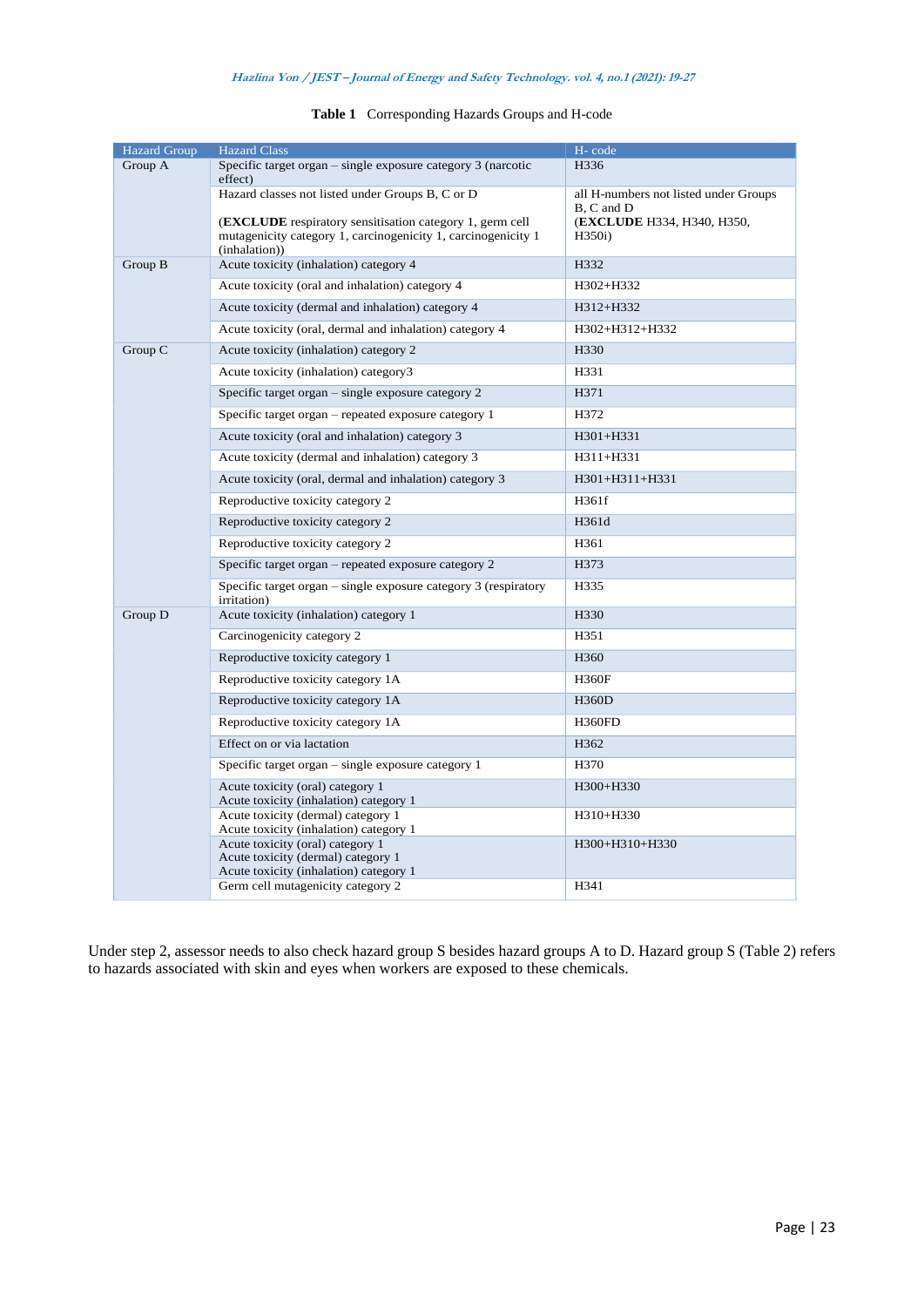|                                                                                             |                                                         | H-code                                                                                                                                                                                                                                                                                     |
|---------------------------------------------------------------------------------------------|---------------------------------------------------------|--------------------------------------------------------------------------------------------------------------------------------------------------------------------------------------------------------------------------------------------------------------------------------------------|
| Acute toxicity (dermal) category 1 & category 2                                             |                                                         | H310                                                                                                                                                                                                                                                                                       |
| Acute toxicity (dermal) category 3                                                          |                                                         | H311                                                                                                                                                                                                                                                                                       |
| Acute toxicity (dermal) category 4                                                          | H312                                                    |                                                                                                                                                                                                                                                                                            |
| Skin corrosion or irritation category 2                                                     | H315                                                    |                                                                                                                                                                                                                                                                                            |
| Skin corrosion or irritation category 1                                                     | H314                                                    |                                                                                                                                                                                                                                                                                            |
| Skin sensitisation category 1                                                               | H317                                                    |                                                                                                                                                                                                                                                                                            |
| Serious eye damage category 1                                                               | H318                                                    |                                                                                                                                                                                                                                                                                            |
| Serious eye damage category 2                                                               | H319                                                    |                                                                                                                                                                                                                                                                                            |
| Acute toxicity (oral) category 1 & category 2 and                                           | H300+H310                                               |                                                                                                                                                                                                                                                                                            |
| Acute toxicity (dermal) category 1 & category 2                                             |                                                         |                                                                                                                                                                                                                                                                                            |
| Acute toxicity (dermal) category 1 & category 2 and                                         |                                                         | H310+H330                                                                                                                                                                                                                                                                                  |
| Acute toxicity (inhalation) category 1 & category 2                                         |                                                         |                                                                                                                                                                                                                                                                                            |
| Acute toxicity (oral) category 1 & category 2;                                              | H300+H310+H330                                          |                                                                                                                                                                                                                                                                                            |
| Acute toxicity (dermal) category 1 & category 2 and                                         |                                                         |                                                                                                                                                                                                                                                                                            |
| Acute toxicity (inhalation) category 1 & category 2<br>Acute toxicity (oral) category 3 and |                                                         | H301+H311                                                                                                                                                                                                                                                                                  |
| Acute toxicity (dermal) category 3                                                          |                                                         |                                                                                                                                                                                                                                                                                            |
| Acute toxicity (dermal) category 3 and                                                      |                                                         | H311+H331                                                                                                                                                                                                                                                                                  |
| Acute toxicity (inhalation) category 3                                                      |                                                         |                                                                                                                                                                                                                                                                                            |
| Acute toxicity (oral) category 3;<br>Acute toxicity (dermal) category 3 and                 |                                                         | H301+H311+H331                                                                                                                                                                                                                                                                             |
| Acute toxicity (inhalation) category 3                                                      |                                                         |                                                                                                                                                                                                                                                                                            |
| Acute toxicity (oral) category 4 and                                                        |                                                         | H302+H312                                                                                                                                                                                                                                                                                  |
| Acute toxicity (dermal) category 4                                                          |                                                         |                                                                                                                                                                                                                                                                                            |
|                                                                                             |                                                         |                                                                                                                                                                                                                                                                                            |
| Acute toxicity (dermal) category 4 and                                                      |                                                         | H312+H332                                                                                                                                                                                                                                                                                  |
| Acute toxicity (inhalation) category 4                                                      |                                                         |                                                                                                                                                                                                                                                                                            |
| Acute toxicity (oral) category 4;<br>Acute toxicity (dermal) category 4 and                 |                                                         | H302+H312+H332                                                                                                                                                                                                                                                                             |
| Acute toxicity (inhalation) category 4                                                      |                                                         |                                                                                                                                                                                                                                                                                            |
| any chemicals with "skin" notation as prescribed in Schedule I of USECHH Regulations        |                                                         |                                                                                                                                                                                                                                                                                            |
| to determine liquid volatility or the dust's level of dustiness.                            | Table 3: Step 3 to step 6 of SiRAC method               |                                                                                                                                                                                                                                                                                            |
| <b>Steps</b>                                                                                | <b>Description</b>                                      |                                                                                                                                                                                                                                                                                            |
| Step 3: Scale of chemical use                                                               | Volume of chemicals used: small, medium or large        |                                                                                                                                                                                                                                                                                            |
| Step 4: Ability to become airborne                                                          |                                                         |                                                                                                                                                                                                                                                                                            |
|                                                                                             |                                                         |                                                                                                                                                                                                                                                                                            |
|                                                                                             |                                                         |                                                                                                                                                                                                                                                                                            |
|                                                                                             | or high level of dustiness.                             | Step 3 to step 6 of the assessment are simpified in Table 3 where assessor needs to decide scale of chemicals use<br>Volatility of liquids are based on boiling point and operating temperatures: low,<br>medium or high. For solids, level of dustiness is used giving either low, medium |
| Step 5: Control Approach                                                                    |                                                         | Answers from Steps 3 - 4 are used with a matrix of Control Approach                                                                                                                                                                                                                        |
|                                                                                             | Selection to identify the appropriate control approach: |                                                                                                                                                                                                                                                                                            |
|                                                                                             |                                                         | (i) general ventilation; (ii), engineering control; (iii), containment; or (iv),                                                                                                                                                                                                           |
| Step 6 : Task-specific guidance                                                             | specialist advice                                       | The control approach level from Step 5 is used to identify a guidance sheet                                                                                                                                                                                                                |

**Table 2**: Hazard groups S (chemicals causing harm in contact with skin and eyes

Step 3 to step 6 of the assessment are simpified in Table 3 where assessor needs to decide scale of chemicals used and to determine liquid volatility or the dust's level of dustiness.

| <b>Steps</b>                       | <b>Description</b>                                                                                                                  |
|------------------------------------|-------------------------------------------------------------------------------------------------------------------------------------|
| Step 3: Scale of chemical use      | Volume of chemicals used: small, medium or large                                                                                    |
| Step 4: Ability to become airborne | Volatility of liquids are based on boiling point and operating temperatures: low,                                                   |
|                                    | medium or high. For solids, level of dustiness is used giving either low, medium                                                    |
|                                    | or high level of dustiness.                                                                                                         |
| Step 5: Control Approach           | Answers from Steps 3 - 4 are used with a matrix of Control Approach                                                                 |
|                                    | Selection to identify the appropriate control approach:                                                                             |
|                                    | (i) general ventilation; (ii), engineering control; (iii), containment; or (iv),                                                    |
|                                    | specialist advice                                                                                                                   |
| Step 6 : Task-specific guidance    | The control approach level from Step 5 is used to identify a guidance sheet<br>for the specific task in which the substance is used |
|                                    |                                                                                                                                     |

**Table 3**: Step 3 to step 6 of SiRAC method

For specific chemical tasks involving cleaning, pest control or lithography printing, one does not need to go through steps 2 to step 6 when conducting the assessment. These specific tasks will direct the assessor to use the specific CGS as listed in Table 4. Assessor needs to select control guidance sheets (CGS) either Generic CGS or Specific CGS by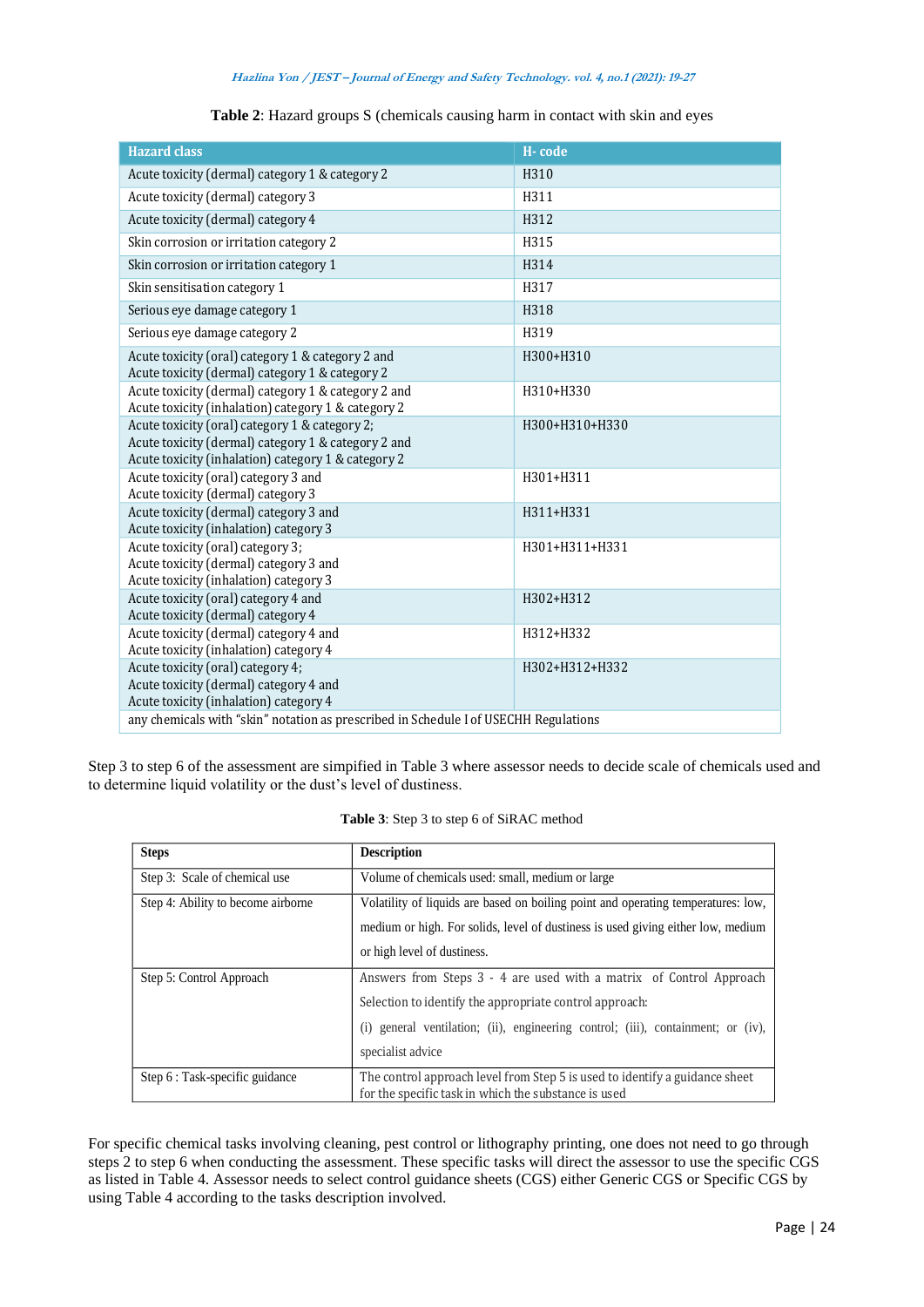| <b>Generic Control Guidance Sheets</b> | <b>Specific Control Guidance Sheets</b> |
|----------------------------------------|-----------------------------------------|
| G Series                               | Cleaning Services -C001-C006            |
| $CA1: G100 - G103$                     |                                         |
| $CA2: G200 - G231$                     |                                         |
| $CA3: G300 - G322$                     |                                         |
| S Series - S100, S101, S102            | Pest Control - P001 - P007              |
|                                        |                                         |
| R Series - R001                        | Lithography Printing-LP001-LP006        |

**Table 4**: Types of Control Guidance Sheets (Generic or Specific)

Under step 7, the assessor needs to compare advice given in the CGS with the current practices including the existing control measures in place, procedures and work practices. The decision has to be made on suitability and the practicality of the control approach selected. From the results of the assessment and the comparison made, an action plan consisting of improvements to be made, recommended further controls and other measures to be taken to comply to the USECHH Regulations has to be presented to the employer or owner of the workplace.

# **3.0 DISCUSSIONS**

As highlighted in paragraph 2.2, SiRAC method has its limitation where it is not applicable to certain chemicals and hot processes forementioned. These processes could be too complex that might require additional considerations not yet fully addressed by CB. Nevertheless, an assessor needs to conduct full assessment for those complex processess and chemicals not covered by SiRAC using the manual for full CHRA Third Edition 2018. SiRAC tool does not consider occupational exposure limit in the assessment, hence it is a very useful tool for assessing and controlling occupational hazards in the absence of occupational exposure limits (Stephanie Chalupka, 2011). The steps in conducting assessment in SiRAC is found to be almost similar to the steps in the UK COSHH Essentials. The assessment in Malaysia should be done by a competent person registered with the Director General of DOSH or any trained person who has completed training at any DOSH approved training centre while any employer can do the assessment under the UK COSHH. It should be emphasized that the control guidance sheets available for specific tasks in the UK COSHH Essentials are greater than the numbers of CGS which SiRAC Malaysia has for its specific CGS.

## **3.1 Advantages and limitations of SiRAC**

It has been demonstrated that by conducting SiRAC at workplace, an employer is deemed to have complied with the provision of conducting risk assessment under regulations 9 of the USECHH Regulations. This assessement also helps to prevent workers from over exposure to chemicals hazardous to health at work by modifying the way task is carried out, modifying process involving exposure to chemicals, proposing new safe work procedures and finally adequately controlling or reducing exposure to those chemicals.

To identify adequate controls, SiRAC uses two factors. The factors are the type of harm the chemical can cause and the amount needed to cause it; and how much chemicals is likely to get into the air, be breathed in, or come into contact with their skin or eyes which in turn depends on the amount being used, its dustiness (for solid) or volatility (for liquid) and total duration of exposure (Department of Occupational Safety and Health Malaysia, 2019).

SiRAC recommends four groups of control named as control approaches. The control approaches are general ventilation, engineering control, containment and specialist advice. Each control approach covers a range of actions that work together to complement reducing exposure to chemicals named as CGS. The actions in the CGS are good plant and equipment design; regular housekeeping and cleaning; regular maintenance, examination and testing of equipment; worker training and supervision; and personal protective equipment (PPE). There are two types of CGS namely Generic CGS and Specific CGS. The Generic CGS is arranged according to the control approach it covers. It includes general sheets, more detailed sheets with recommendations on good practice control and supplementary sheets on avoiding skin and eye contact with chemicals and on selecting and using PPE.

The person to conduct SiRAC should undergone SiRAC training programme by the DOSH's approved training provider. Since its launching in September 2019, information on workplace which has been assessed using SiRAC method has been negligible or scarce. In Malaysia, full assessment is conducted by a competent Chemical Risk Assessor. During this transition, the competent assesor can conduct the SiRAC as illustrated in Figure 4.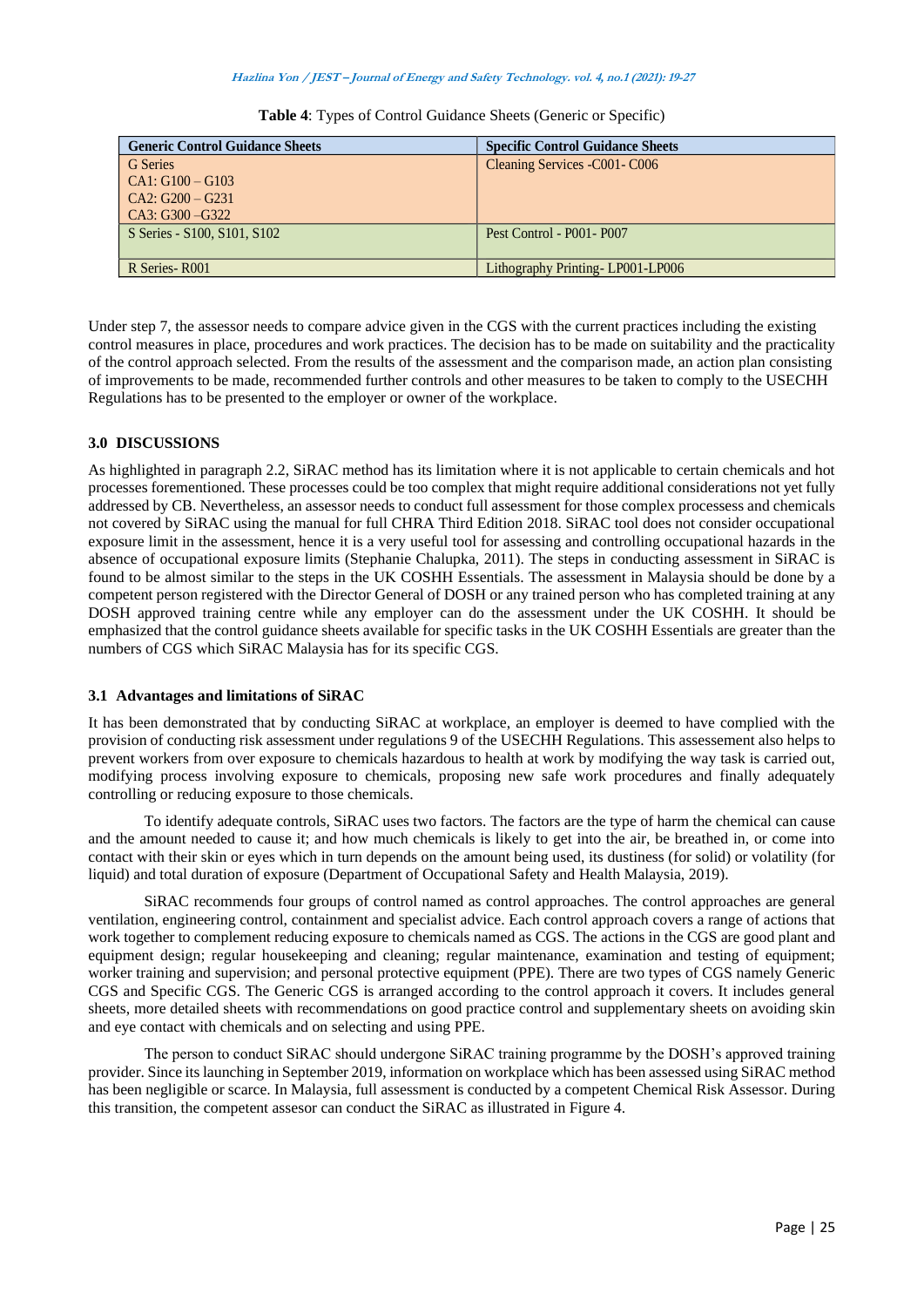

**Figure 4** Three phases of SiRAC implementation during the transition period in Malaysia.

# **3.2 Margin of Safety Provided by SiRAC**

Operational analysis of CB tools has been scantily represented in many published literatures. It is important to determine if the intended users are able to use and prepare complete reliable risk assessment and subsequently select the appropriate control measures. Since SiRAC Malaysia is benchmarking the United Kingdom's COSHH Essentials (Health and Safety Executive, 2020), Stoffenmanager (Stoffenmanager, 2020) and the ILO Toolkit (International Labor Organization, 2020), literatures on these tools are looked upon as a reference for future improvements.

Few published literatures on extensive usability of the internet based COSHH Essentials found that the intended users were confused by the tool's focus on tasks or activities rather than the chemicals; confused by the structure and interface of the said tool as well as the lack of coverage for not catering for users of different levels of knowledge (Cope M., 2007). Some literature suggested to provide an improved guidance and training before using the assessment tool. Some literature further concluded that it is important for the intended users to understand the limitations of any tools in term of ouput and its applicability (Lamb J, Crawford JO, Davis A, Cowie H, Galea K, Van Tongeren M. , 2014).

Published literatures also suggested that the existing ILO Toolkit provides better safety margin than the COSHH Essentials i.e. more protective of the workers' health (Jones R. M. & Nicas M., 2006). SiRAC on the other hand has been piloted in the field and has been validated among industry players. However, the control measures recommended under SiRAC tool has not been compared with those obtained from the full chemical health risk assessment yet for its appropriateness. Nor has it been analysed for operational implementation since it is recently introduced.

Figure 4 highlighted about the government's decision to introduce an internet based online tool for SiRAC in 2021. Currently the SiRAC Online is under development and being reviewed to cater for the changes of the hazards classifications from the previous developed one. Despites its limitation and anticipated predicted weaknesses from various literature reviews on CB models, SiRAC is expected to assist SMEs to protect their workers from the exposure to chemicals hazardous to health at the workplace. Expert advice should be made available and easily accessed by the SMEs to enable SiRAC to be an outstanding added value to the risk management in the country.

## **4.0 CONCLUSION**

The proposed risk assessment i.e. SiRAC is capable in helping intended users on decision making to consider the appropriate control selection. Based on the result of the assessment, the users can identify appropriate CGS based on the selected tasks with hazard groups of chemicals used at work. Further study can be carried out to take into account the number of industries using the SiRAC tool. Data collected is useful for further profile studies. Comparison study between the appropriateness of the control banding judgement and full assessment can then be conducted. An economic study on control measures recommended through CB judgement would be a useful information to all SMEs in Malaysia in adopting SiRAC as an alternative tool for risk assessment. SiRAC tool is expected to be sufficient as an initial tool complemented with SiRAC Online to assist SMEs in chemical risk management.

#### **References**

- [1] ILO. 2020. International Labor Organization. Retrieved from International Labor Organization Web site: https://www.ilo.org/global/industriesand-sectors/chemical-industries/lang--en/index.htm Access date: 21 November 2020
- [2] Alli, B. O. 2008. Fundamental principles of occupational health and safety. Geneva: International Labour Office.